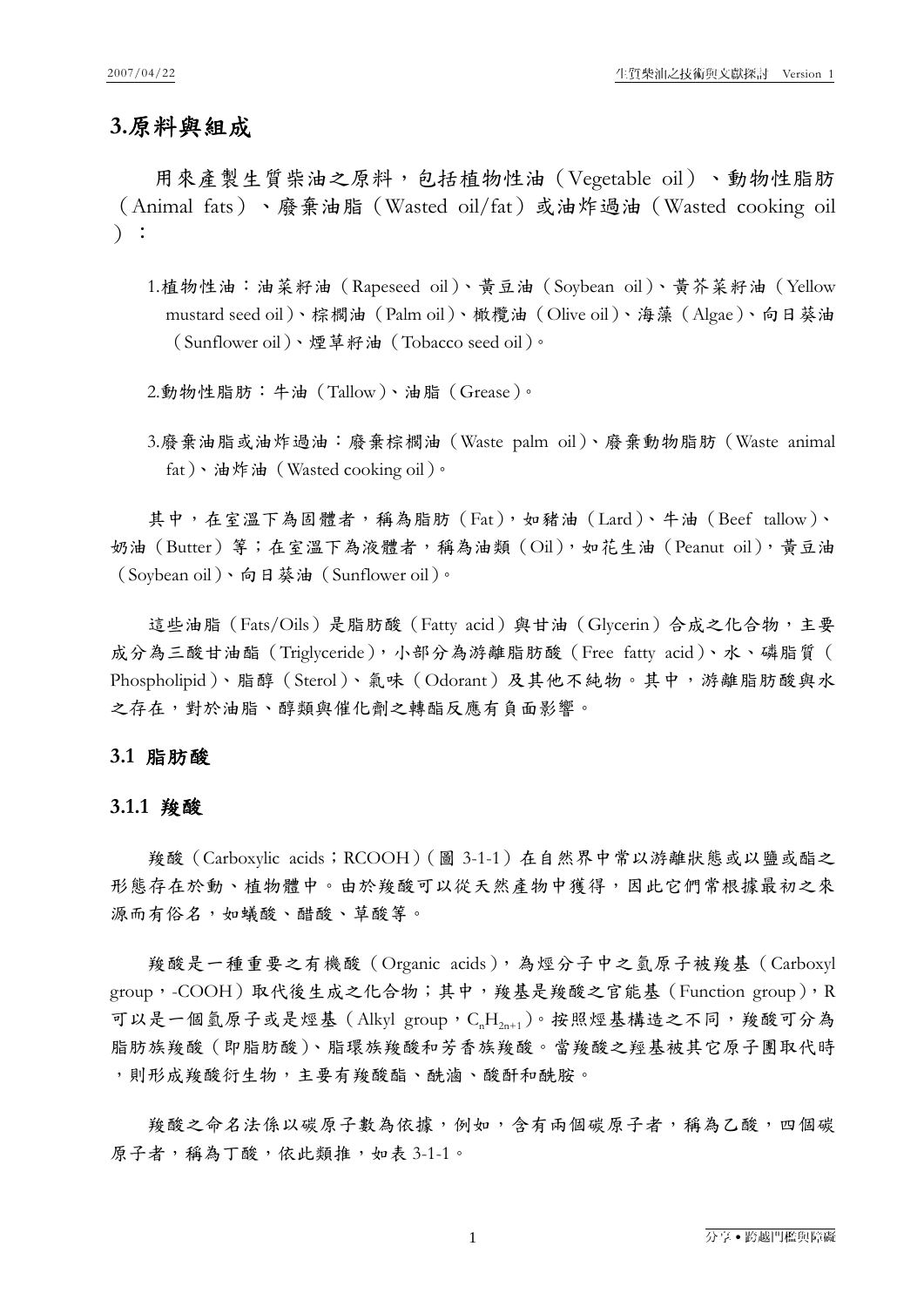

圖 3-1-1 羧酸結構圖(Structure of a carboxylic acid)

| 羧酸命名列表<br>表 3-1-1 |      |               |         |           |                                      |  |  |  |
|-------------------|------|---------------|---------|-----------|--------------------------------------|--|--|--|
| 碳數                | 中文名稱 | 英文名稱          | 中文俗名    | 英文俗名      | 結構簡式                                 |  |  |  |
| $\mathbf{1}$      | 甲酸   | Methanoic     | 蟻酸      | Formic    | <b>HCOOH</b>                         |  |  |  |
| $\overline{2}$    | 乙酸   | Ethanoic      | 醋酸      | Acetic    | CH <sub>3</sub> COOH                 |  |  |  |
| $\mathfrak{Z}$    | 丙酸   | Propanoic     | 初油酸     | Propionic | CH <sub>3</sub> CH <sub>2</sub> COOH |  |  |  |
| $\overline{4}$    | 丁酸   | Butanoic      | 酪酸      | Butyric   | $CH3(CH2)2COOH$                      |  |  |  |
| 5                 | 戊酸   | Pentanoic     | 纈草酸     | Valeric   | $CH3(CH2)3COOH$                      |  |  |  |
| 6                 | 己酸   | Hexanoic      |         | Caproic   | $CH3(CH2)4COOH$                      |  |  |  |
| 7                 | 庚酸   | Heptanoic     |         |           | $CH3(CH2)5COOH$                      |  |  |  |
| 8                 | 辛酸   | Octanoic      |         |           | $CH3(CH2)6COOH$                      |  |  |  |
| 9                 | 壬酸   | Nonanoic      |         |           | $CH3(CH2)7COOH$                      |  |  |  |
| 10                | 癸酸   | Decanoic      |         |           | $CH3(CH2)8COOH$                      |  |  |  |
| 11                |      |               |         |           | $CH3(CH2)9COOH$                      |  |  |  |
| 12                | 十二酸  | Dodecanoic    | 月桂酸     | Lauric    | $CH3(CH2)10COOH$                     |  |  |  |
| 13                |      |               |         |           | $CH3(CH2)11COOH$                     |  |  |  |
| 14                | 十四酸  | Tetradecanoic | 豆蔻酸     | Myristic  | $CH3(CH2)12COOH$                     |  |  |  |
| 15                |      |               |         |           | $CH3(CH2)13COOH$                     |  |  |  |
| 16                | 十六酸  | Hexadecanoic  | 輭脂酸、棕櫚酸 | Palmitic  | $CH3(CH2)14COOH$                     |  |  |  |
| 17                |      |               |         |           | $CH3(CH2)15COOH$                     |  |  |  |
| 18                | 十八酸  | Octadecanoic  | 硬脂酸     | Stearic   | $CH3(CH2)16COOH$                     |  |  |  |
| 19                |      |               |         |           | $CH3(CH2)17COOH$                     |  |  |  |
| 20                | 二十酸  | Eicosanoic    | 花生酸     | Arachidic | $CH3(CH2)18COOH$                     |  |  |  |
| 21                |      |               |         |           | $CH3(CH2)19COOH$                     |  |  |  |
| 22                |      |               |         |           | $CH3(CH2)20COOH$                     |  |  |  |
| 23                |      |               |         |           | $CH3(CH2)21COOH$                     |  |  |  |
| 24                |      |               |         |           | $CH3(CH2)22COOH$                     |  |  |  |

#### **3.1.2** 脂肪酸之種類

脂肪酸是一種羧酸化合物,由碳氫組成之直鏈狀烴基與羧基連結所構成。當直鏈內 碳數在 6 個以下者,稱為短鏈脂肪酸,碳數在 8-10 個者,稱為中鏈脂肪酸,碳數在 12 個 以上者,稱為長鏈脂肪酸。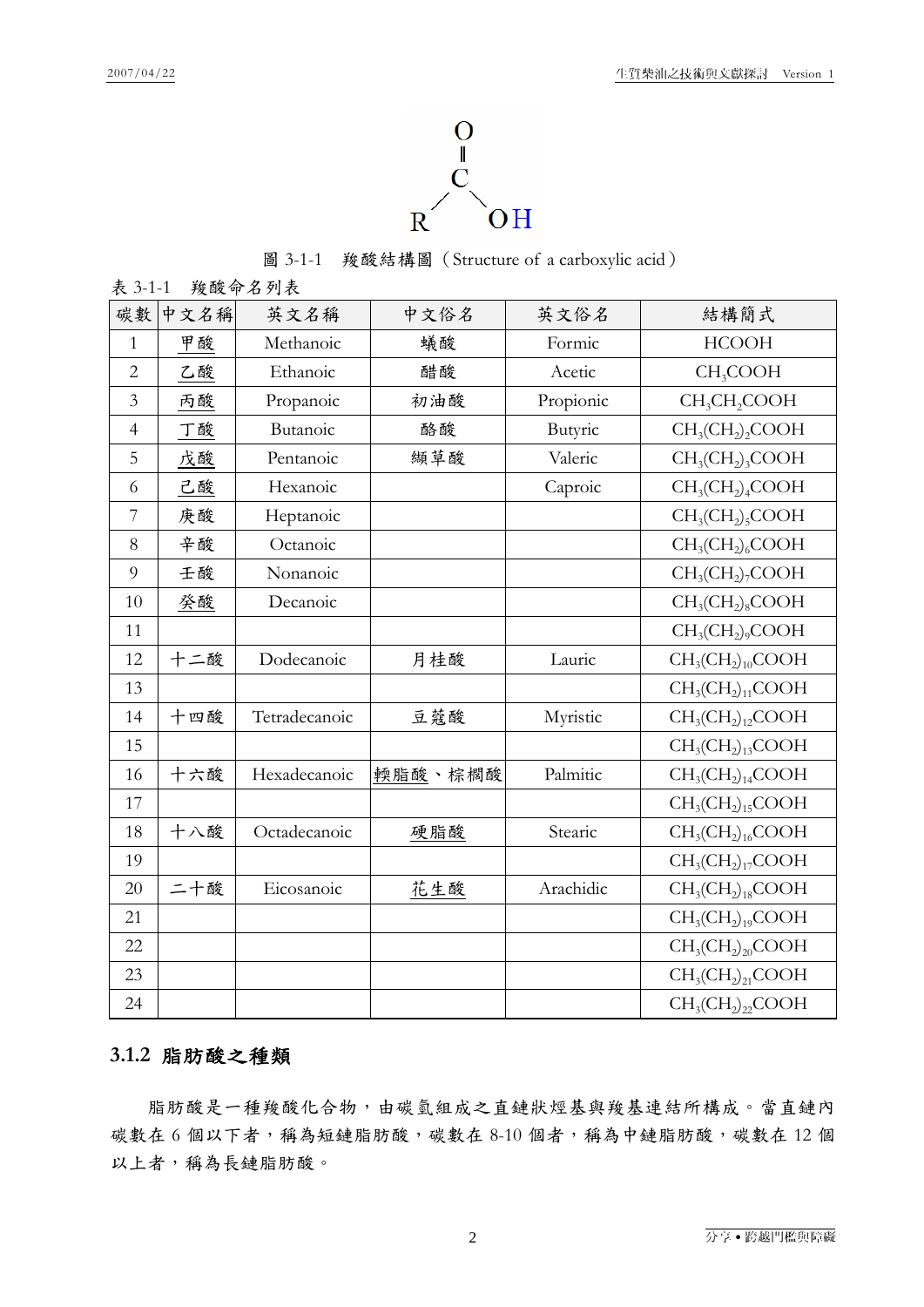此外,脂肪酸亦可依據直鏈之飽和度(Saturation),分為飽和脂肪酸(Saturated fatty acid)及不飽和脂肪酸(Unsaturated fatty acid)兩種(表 3-1-2):

- 1.飽和脂肪酸:直鏈內碳鏈均為單鍵結合者。其通式為  $C_nH_{2n+1}$ COOH,自然界中存在 者多為直鏈 (Straight chain),很少支鏈。
- 2.不飽和脂肪酸:直鏈內碳鏈中有雙鏈者。僅有一個雙鏈者,稱為單一不飽和( Monounsaturated fatty acid),有兩個以上者,稱為多元不飽和 (Polyunsaturated fatty acid):
	- $(1)$ 單一不飽和脂肪酸:通式為  $CH_{2n}$ : COOH, 如油酸 (Oleic Acid)。
	- $(2)$ 多元不飽和脂肪酸: 通式為  $C_nH_{2n}$ 3COOH, 如亞麻油酸 (Linoleic Acid)。有 三個雙鍵者,其通式為 C<sub>a</sub>H<sub>2as</sub>COOH,如次亞麻油酸 (Linolenic Acid)。有 四個雙鍵者,其通式為 CH, COOH,如花生油酸。

表 3-1-3、4-1-4、4-1-5 分別為常見之動植物油脂組成。以黃豆油與動物油脂為例, 含 量最多之五種長碳鏈 R 為:

1.棕櫚酸 (Palmitic):  $R = CH_{3}$ - (CH<sub>2</sub>)<sub>14</sub> -, 含 16 個碳原子, 無雙鍵 (16:0)。

2.硬脂酸 (Stearic):  $R = CH_3 - (CH_2)_{16}$ ., 含 18 個碳原子, 無雙鍵 (18:0)。

- 3.油酸(Oleic): R = CH<sub>3</sub>- (CH<sub>2</sub>)<sub>7</sub> CH=CH(CH<sub>2</sub>)<sub>7</sub>-, 含 18 個碳原子, 1 個雙鍵(18:1)  $\circ$
- 4.亞麻油酸 (Linoleic):  $R = CH_3 (CH_2)_7$ CH=CH-CH<sub>2</sub>-CH=CH(CH<sub>2</sub>)<sub>4</sub>-, 含 18 個碳原子 ,2 個雙鍵(18:2)。
- 5.次麻油酸(Linolenic):  $R = CH_3 (CH_2)_7$  CH=CH-CH<sub>2</sub>-CH=CH-CH<sub>2</sub>-CH=CH-CH<sub>2</sub>- $\cdot$ , 含 18 個碳原子,3 個雙鍵(18:3)。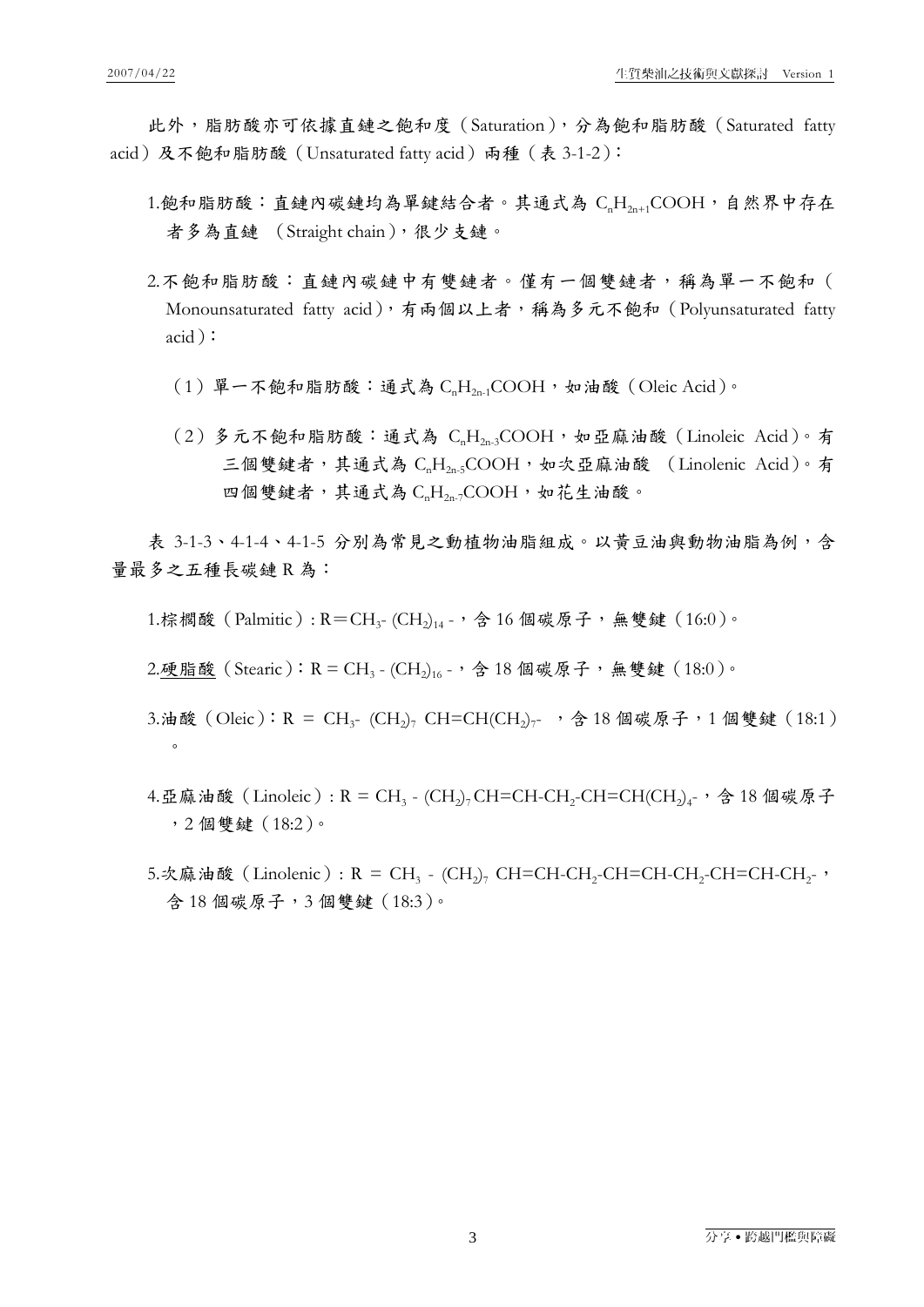#### 表 **3-1-2** 脂肪酸之分類、組成與來源

| 分類普            | 通<br>稱<br>名              | 碳原子數:<br>雙鍵 | 子<br>分                                                            | 源<br>式食<br>來<br>物                |  |  |  |
|----------------|--------------------------|-------------|-------------------------------------------------------------------|----------------------------------|--|--|--|
|                | 丁酸<br>Butyric            | 4:0         | CH <sub>3</sub> CH <sub>2</sub> CH <sub>2</sub> COOH              | 奶油                               |  |  |  |
|                | 己酸<br>Caproic            | 6:0         | $CH3(CH2)4COOH$                                                   | 奶油                               |  |  |  |
|                | 辛酸<br>Capryic            | 8:0         | $CH3(CH2)6COOH$                                                   | 椰子油、奶油                           |  |  |  |
|                | 癸酸<br>Capric             | $10:0$      | $CH3(CH2)8COOH$                                                   | 棕櫚油、椰子油、奶<br>油                   |  |  |  |
| 飽和<br>脂肪<br>酸  | 月桂酸<br>Lauric            | 12:0        | $CH3(CH2)10COOH$                                                  | 椰子油、奶油                           |  |  |  |
|                | (肉)豆蔻酸<br>Myristic       | 14:0        | $CH3(CH2)12COOH$                                                  | 椰子油、奶油、肉豆<br>蒄脂肪                 |  |  |  |
|                | 棕櫚酸<br>Palmitic          | 16:0        | $CH3(CH2)14COOH$                                                  | 牛肉、豬肉、羊肉,<br>大部份植物脂肪             |  |  |  |
|                | 硬脂酸<br>Stearic           | 18:0        | $CH_3(CH_2)_{16}$ COOH                                            | 牛肉、豬肉、羊肉,<br>大部份植物脂肪             |  |  |  |
|                | 花生酸<br>Arachidie         | 20:0        | $CH3(CH2)18COOH$                                                  | 花生油、豬油                           |  |  |  |
|                | 單一棕櫚油酸<br>不飽 Palmitoleic | 16:1        | $\rm CH_3(CH_2)_5 CH=CH(CH_2)_7 COOH$ 奶油和種子油                      |                                  |  |  |  |
| 和脂油酸           | 肪酸 Oleic                 | 18:1        | $CH3(CH2)7CH=CH(CH2)7COOH$                                        | 橄欖油、肉類、與其<br>他大部份脂肪和油類           |  |  |  |
| 不飽<br>和脂<br>肪酸 | 亞麻油酸<br>多元Linoleic       | 18:2        | $CH3(CH2)4CH=CHCH2CH=$<br>$CH(CH2$ , COOH                         | 玉米、棉子、黄豆、<br>向加葵、紅花子油、<br>雞油、核桃等 |  |  |  |
|                | 次麻油酸<br>Linolenic        | 18:3        | $CH3CH2(CH=CHCH2)2CH=$<br>CH(CH <sub>2</sub> ) <sub>7</sub> COOH  | 黄豆油、其他植物油<br>、蛋黄                 |  |  |  |
|                | 花生四稀酸<br>Arachidonic     | 20:4        | $CH_3CH_2)_4CH=CHCH_2)_4$<br>(CH <sub>2</sub> ) <sub>2</sub> COOH | 食物中微量                            |  |  |  |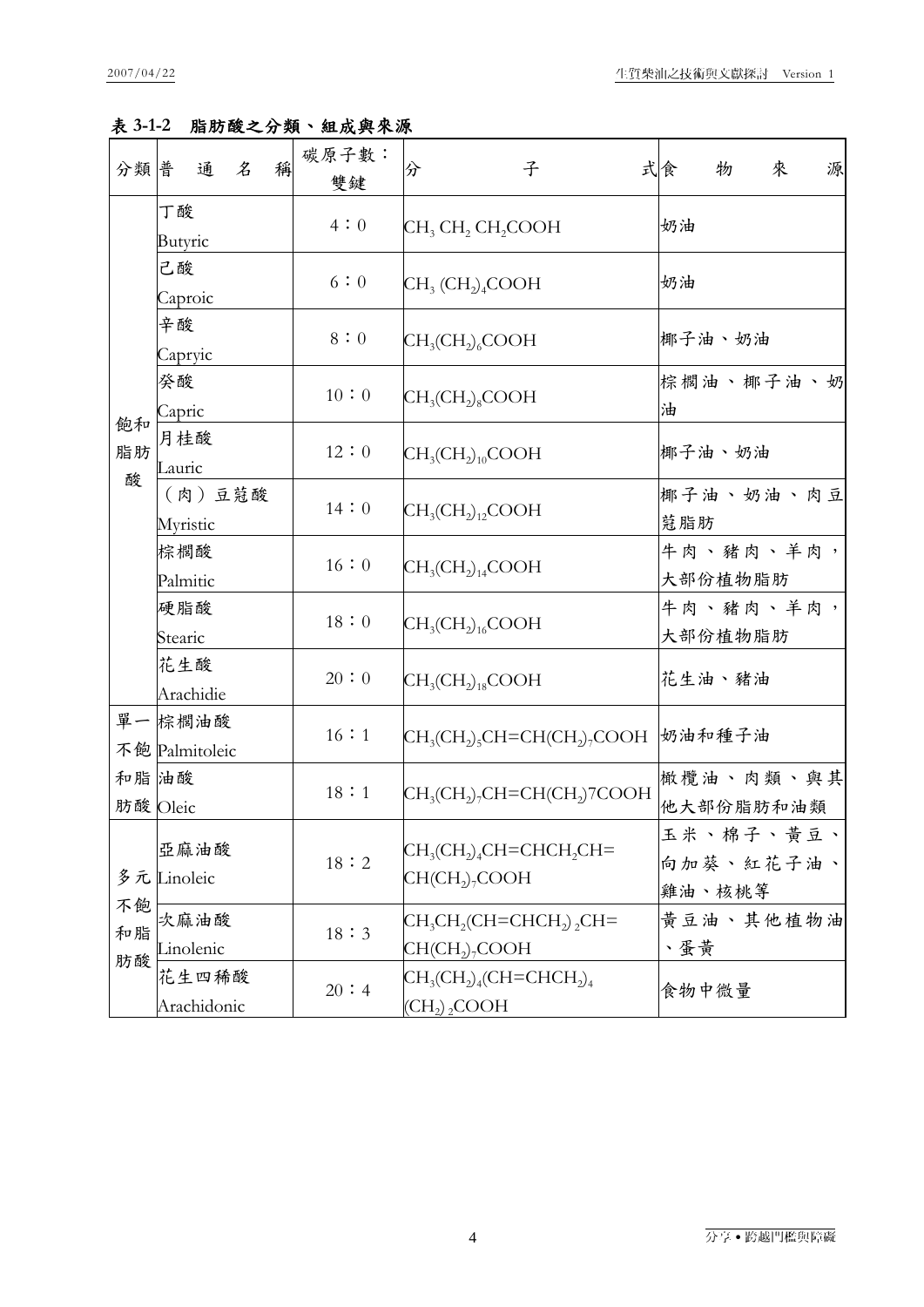### 表 3-1-3 常見油脂之脂肪酸組成(ScientificPsychic.com, 2007)

|                      | Unsat./Sat.<br>ratio | Saturated                    |                              |                          |                                   |                          | Mono<br>Poly          |                                       |                                                 |
|----------------------|----------------------|------------------------------|------------------------------|--------------------------|-----------------------------------|--------------------------|-----------------------|---------------------------------------|-------------------------------------------------|
|                      |                      |                              |                              |                          |                                   | unsaturated              | unsaturated           |                                       |                                                 |
| Oil or Fat           |                      | Capric<br>Acid<br>10:0       | Lauric<br>Acid<br>12:0       | Acid<br>14:0             | Myristic Palmitic<br>Acid<br>16:0 | Stearic<br>Acid<br>18:0  | Oleic<br>Acid<br>18:1 | Linoleic<br>Acid $(\omega 6)$<br>18:2 | Alpha<br>Linolenic<br>Acid $(\omega 3)$<br>18:3 |
| Almond Oil           | 9.7                  | $\frac{1}{2}$                | $\frac{1}{2}$                | $\overline{\phantom{0}}$ | 7                                 | $\overline{2}$           | 69                    | 17                                    |                                                 |
| <b>Beef Tallow</b>   | 0.9                  | $\overline{\phantom{a}}$     | $\overline{\phantom{a}}$     | 3                        | 24                                | 19                       | 43                    | 3                                     | $\mathbf{1}$                                    |
| Butterfat (cow)      | 0.5                  | 3                            | 3                            | 11                       | 27                                | 12                       | 29                    | $\mathbf{2}$                          | $\mathbf{1}$                                    |
| Butterfat (goat)     | 0.5                  | $\overline{7}$               | $\mathfrak{Z}$               | $\overline{9}$           | 25                                | 12                       | 27                    | 3                                     | $\mathbf{1}$                                    |
| Butterfat (human)    | 1.0                  | $\overline{2}$               | 5                            | 8                        | 25                                | 8                        | 35                    | 9                                     | $\mathbf{1}$                                    |
| Canola Oil           | 15.7                 | $\qquad \qquad \blacksquare$ | $\overline{\phantom{a}}$     | $\overline{\phantom{a}}$ | $\overline{4}$                    | $\mathbf{2}$             | 62                    | 22                                    | 10                                              |
| Cocoa Butter         | 0.6                  | $\overline{\phantom{a}}$     | $\overline{\phantom{a}}$     | $\overline{\phantom{a}}$ | 25                                | 38                       | 32                    | $\mathfrak{Z}$                        | $\overline{\phantom{a}}$                        |
| Cod Liver Oil        | 2.9                  | $\overline{\phantom{a}}$     | $\frac{1}{2}$                | 8                        | 17                                | $\overline{\phantom{a}}$ | 22                    | 5                                     | $\overline{\phantom{a}}$                        |
| Coconut Oil          | 0.1                  | 6                            | 47                           | 18                       | 9                                 | $\mathfrak{Z}$           | 6                     | $\overline{2}$                        | $\overline{\phantom{a}}$                        |
| Corn Oil (Maize Oil) | 6.7                  | $\qquad \qquad \blacksquare$ | $\qquad \qquad \blacksquare$ | $\frac{1}{2}$            | 11                                | $\overline{c}$           | 28                    | 58                                    | $\mathbf{1}$                                    |
| Cottonseed Oil       | 2.8                  | $\overline{a}$               | $\overline{\phantom{0}}$     | $\mathbf{1}$             | 22                                | $\mathfrak{Z}$           | 19                    | 54                                    | $\mathbf{1}$                                    |
| Flaxseed Oil         | 9.0                  | $\qquad \qquad -$            | $\overline{\phantom{0}}$     | $\overline{\phantom{a}}$ | 3                                 | $\overline{7}$           | 21                    | 16                                    | 53                                              |
| Grape seed Oil       | 7.3                  | $\overline{\phantom{a}}$     | $\qquad \qquad -$            | $\qquad \qquad -$        | 8                                 | $\overline{4}$           | 15                    | 73                                    | $\frac{1}{2}$                                   |
| Lard (Pork fat)      | 1.2                  | $\overline{\phantom{a}}$     | $\overline{\phantom{a}}$     | $\overline{2}$           | 26                                | 14                       | 44                    | 10                                    | $\overline{\phantom{a}}$                        |
| Olive Oil            | 4.6                  | $\qquad \qquad -$            | $\overline{\phantom{0}}$     | $\overline{\phantom{0}}$ | 13                                | 3                        | 71                    | 10                                    | $\mathbf{1}$                                    |
| Palm Oil             | 1.0                  | $\qquad \qquad \blacksquare$ | $\overline{\phantom{a}}$     | $\mathbf{1}$             | 45                                | $\overline{4}$           | 40                    | 10                                    | $\qquad \qquad -$                               |
| Palm Olein           | 1.3                  | $\qquad \qquad \blacksquare$ | $\qquad \qquad -$            | $\mathbf{1}$             | 37                                | $\overline{4}$           | 46                    | 11                                    | $\overline{\phantom{a}}$                        |
| Palm Kernel Oil      | 0.2                  | $\overline{4}$               | 48                           | 16                       | 8                                 | 3                        | 15                    | $\mathbf{2}$                          | $\overline{\phantom{a}}$                        |
| Peanut Oil           | 4.0                  | $\overline{\phantom{a}}$     | $\frac{1}{2}$                | $\overline{\phantom{a}}$ | 11                                | 2                        | 48                    | 32                                    | $\overline{\phantom{a}}$                        |
| Safflower Oil        | 10.1                 | $\overline{\phantom{a}}$     | $\overline{\phantom{a}}$     | $\frac{1}{2}$            | 7                                 | $\overline{2}$           | 13                    | 78                                    | $\overline{\phantom{a}}$                        |
| Sesame Oil           | 6.6                  | $\overline{\phantom{a}}$     | $\overline{\phantom{a}}$     | $\overline{\phantom{a}}$ | 9                                 | $\overline{4}$           | 41                    | 45                                    | $\overline{\phantom{a}}$                        |
| Soybean Oil          | 5.7                  | $\overline{\phantom{a}}$     | $\qquad \qquad -$            | $\overline{\phantom{a}}$ | 11                                | $\overline{4}$           | 24                    | 54                                    | 7                                               |
| Sunflower Oil        | 7.3                  | $\overline{\phantom{a}}$     | $\qquad \qquad -$            | $\qquad \qquad -$        | 7                                 | 5                        | 19                    | 68                                    | $\mathbf{1}$                                    |
| Walnut Oil           | 5.3                  | $\overline{\phantom{a}}$     | $\qquad \qquad \blacksquare$ | $\overline{\phantom{0}}$ | 11                                | 5                        | 28                    | 51                                    | 5                                               |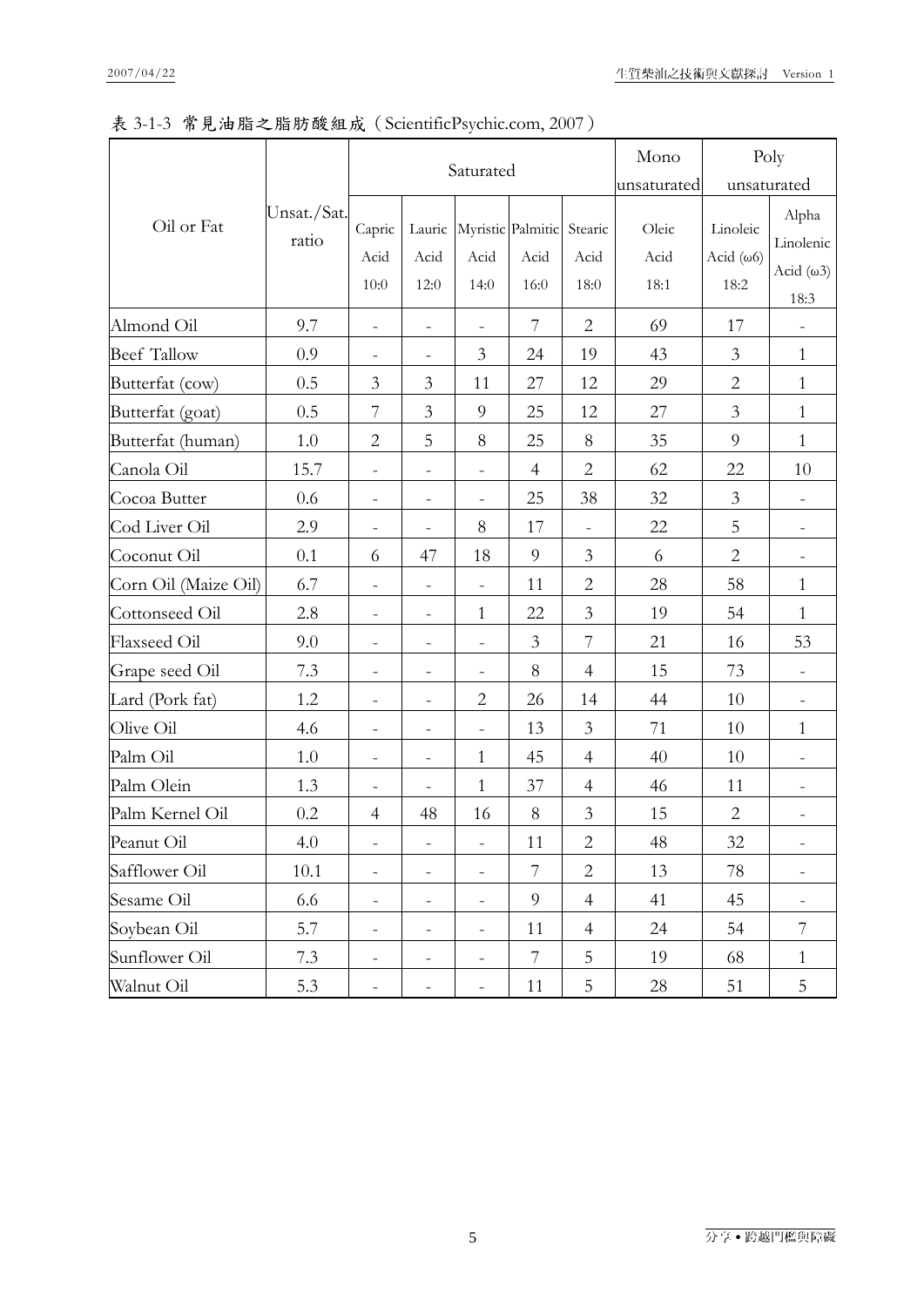|                     | Fatty acid composition, wt % |          |             |              |       |          |           |              |  |
|---------------------|------------------------------|----------|-------------|--------------|-------|----------|-----------|--------------|--|
| Fatty acid          | Myristic                     | Palmitic | Palmitoleic | Stearic 18:0 | Oleic | Linoleic | Linolenic | sat.         |  |
|                     | 14:0                         | 16:0     | 16:1        |              | 18:1  | 18:2     | 18:3      | $(^{0}_{0})$ |  |
| Rapeseed oil        |                              | 3.5      |             | 0.9          | 64.4  | 22.3     | 8.2       | 4.4          |  |
| Virgin olive oil    |                              | 9.2      | 0.8         | 3.4          | 80.4  | 4.5      | 0.6       | 12.6         |  |
| Sunflower oil       |                              | 6.0      |             | 4.2          | 18.7  | 69.3     |           | 10.2         |  |
| Safflower oil       |                              | 5.2      |             | 2.2          | 76.3  | 16.2     |           | 7.4          |  |
| Soybean             | 0.1                          | 10.6     |             | 4.8          | 22.5  | 52.3     | 8.2       | 15.5         |  |
| Palm oil            | 1.2                          | 47.9     |             | 4.2          | 37    | 9.1      | 0.3       | 53.3         |  |
| Choice white grease |                              | 23.3     | 3.5         | 11.0         | 47.1  | 11       | 1.0       | 37.8         |  |
| Poultry fat         |                              | 22.2     | 8.4         | 5.1          | 42.3  | 19.3     | 1.0       | 35.7         |  |
| Lard                | 1.7                          | 17.3     | 1.9         | 15.6         | 42.5  | 9.2      | 0.4       | 34.6         |  |
| Edible tallow       | 4.8                          | 28.4     |             | 14.8         | 44.6  | 2.7      |           | 52.0         |  |
| Yellow grease       | 2.4                          | 23.2     | 3.8         | 13.0         | 44.3  | 7.0      | 0.7       | 38.6         |  |
| Brown grease        | 1.7                          | 22.8     | 3.1         | 12.5         | 42.4  | 12.1     | 0.8       | 37.0         |  |

表 3-1-4 常見油脂之脂肪酸組成(Lotero et al., 2005)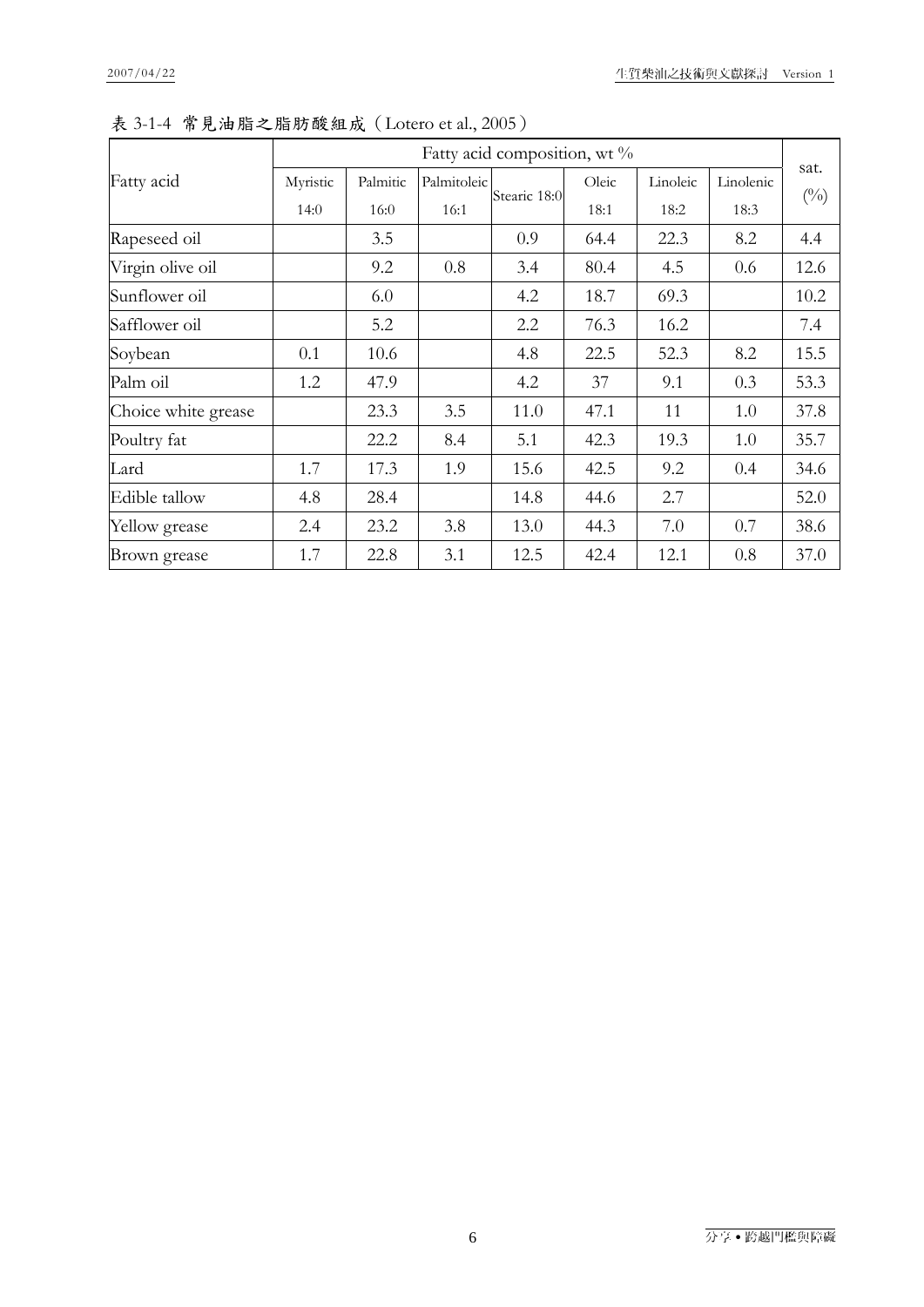|                       | Myristic | Palmitic      | Stearic   | Oleic     | Linoleic  | Linolenic   | Arachidic |      |
|-----------------------|----------|---------------|-----------|-----------|-----------|-------------|-----------|------|
| Oil or fat            | acid     | acid          | acid      | acid      | acid      | acid        | acid      | 22:1 |
|                       | 14:0     | 16:0          | 18:0      | 18:1      | 18:2      | 18:3        | 20:0      |      |
| Soybean               |          | $6 - 10$      | $2 - 5$   | $20 - 30$ | $50 - 60$ | $5 - 11$    |           |      |
| Corn                  | $1 - 2$  | $8 - 12$      | $2 - 5$   | 19-49     | 34-62     | trace       |           |      |
| Peanut                |          | $8-9$         | $2 - 3$   | $50 - 65$ | $20 - 30$ |             |           |      |
| Olive                 |          | $9 - 10$      | $2 - 3$   | 73-84     | $10 - 12$ | trace       |           |      |
| Cottonseed            | $0 - 2$  | $20 - 25$     | $1 - 2$   | $23 - 35$ | $40 - 50$ | trace       |           |      |
| Hi linoleic Safflower |          | 5.9           | 1.5       | 8.8       | 83.8      |             |           |      |
| Hi Oleic Safflower    |          | 4.8           | 1.4       | 74.1      | 19.7      |             |           |      |
| Hi Oleic Rapeseed     |          | 4.3           | 1.3       | 59.9      | 21.1      | 13.2        |           |      |
| Hi Erucic Rapeseed    |          | 3.0           | 0.8       | 13.1      | 14.1      | 9.7         | 7.4       | 50.7 |
| <b>Butter</b>         | $7 - 10$ | 24-26         | $10 - 13$ | 28-31     | $1 - 2.5$ | $0.2 - 0.5$ |           |      |
| Lard                  | $1 - 2$  | $28-30$       | $12 - 18$ | $40 - 50$ | $7 - 13$  | $0 - 1$     |           |      |
| Tallow                | $3-6$    | 24-32         | $20 - 25$ | $37 - 43$ | $2 - 3$   |             |           |      |
| Linseed Oil           |          | $4 - 7$       | $2 - 4$   | $25 - 40$ | $35 - 40$ | $25 - 60$   |           |      |
|                       | 2.43     | 23.24         | 12.96     |           |           | 0.67        |           |      |
| Yellow grease         |          | $16:1 = 3.79$ |           | 44.32     | 6.97      |             |           |      |

表 3-1-5 常見油脂之脂肪酸組成(National Biodiesel Fuel Education Program, 2007)

#### **3.1.3** 脂肪酸之命名

飽和脂肪酸之命名係以包括羧基碳原子在內之最長碳鏈內之碳原子數目為依據,兩 個碳原子者,稱為乙酸,稱為丁酸,依此類推;而甲基所在位置,則從 羧基碳原子開始計算,如圖 3-1-2。

| CH <sub>3</sub> CH <sub>2</sub> CH <sub>2</sub> COOH | $CH_3CH_2CH$ CH $CH_2COOH$<br>$CH_3CH_3$ |
|------------------------------------------------------|------------------------------------------|
| 丁酸                                                   | 3,4-二甲基己酸                                |

圖 3-1-2 飽和脂肪酸之命名例

至於不飽和脂肪酸之命名亦以包括羧基碳原子在內之最長碳鏈內之碳原子數目為依 據;而雙鍵與甲基所在位置,則從羧基碳原子開始計算,如圖 3-1-3。

| $CH3(CH2)7CH=CH(CH2)7COOH$ | $CH3$ -C=CH-COOH<br>CH. |
|----------------------------|-------------------------|
| 9-十八碳烯酸(油酸)                | 3-甲基-2-丁烯酸              |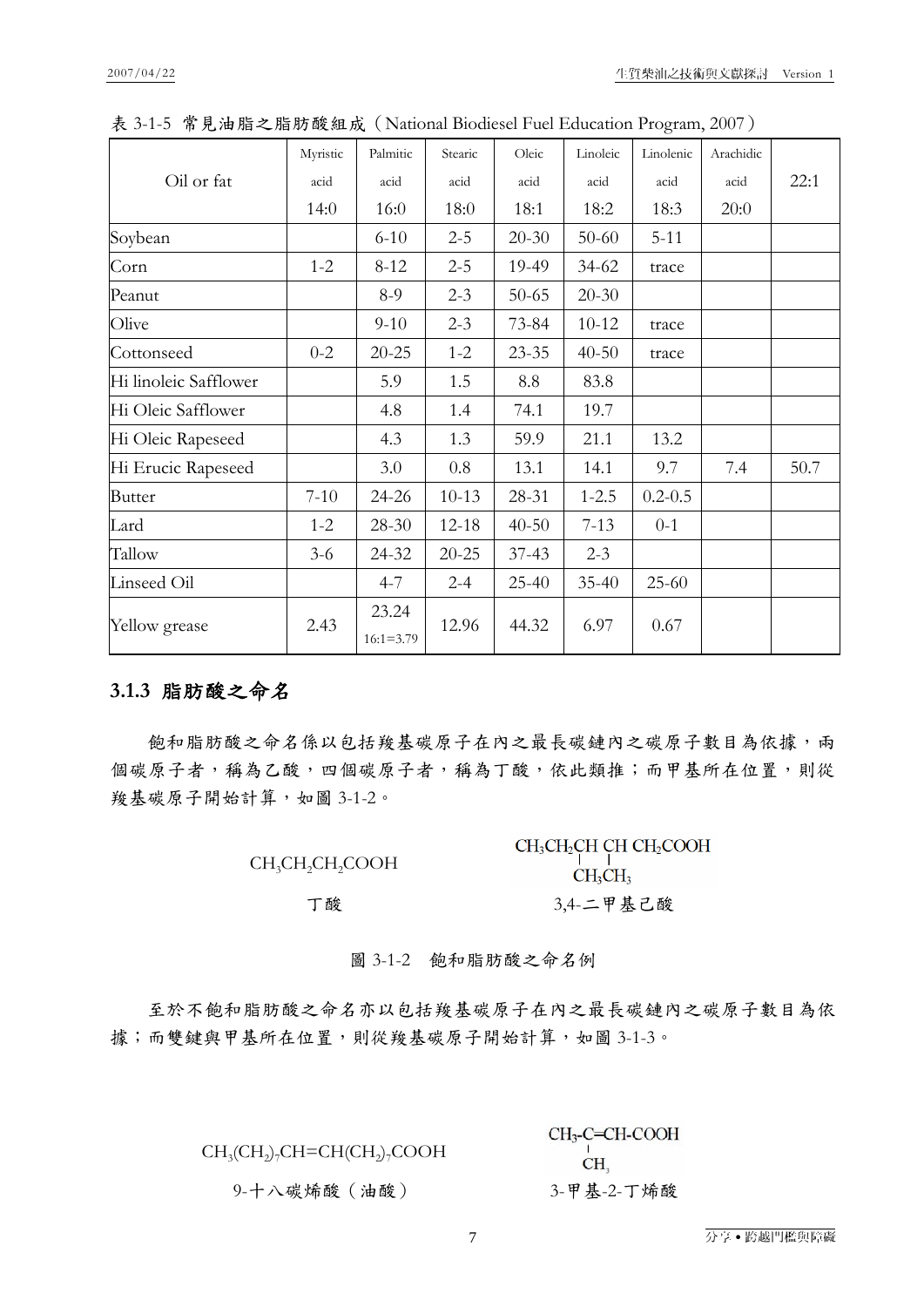#### 圖 3-1-3 不飽和脂肪酸之命名例

#### **3.2** 甘油

甘油即丙三醇或稱為 1,2,3-Propanetriol 或 1,2,3-Trihydroxypropane,其通 式為 C<sub>3</sub>H<sub>8</sub>O<sub>3</sub>: HO-CH<sub>2</sub>-CH(-OH)-CH<sub>2</sub>-OH (圖 3-2-1),俗稱洋蜜,是一種帶 甜味、無色、透明、無氣味之糖漿狀黏稠液體,係於分解油質、脂肪、糖蜜 時所製成,為製皂工業之副產品,亦可由石油熱解氣體中之丙烯合成,沸點 290℃,吸水性很強。

> $H$  $H - C - OH$  $H - C - OH$  $H - C - OH$ H 圖 3-2-1 甘油結構圖

甘油除了與高級脂肪酸化合成酯,存在動植物脂肪中,用來製作補蚊膠 、潤膚劑、化粧品、複寫紙、硝化甘油、甘油肥皂等產品外,也可與磷酸脂 和羧酸脂搭配製造出多種之磷酯(Phospholipids),包括卵磷脂(Lecithins) 、溶血卵磷脂及縮醛磷脂(即體液素原 Plasmalogen)等。以卵磷酯為例,它 是蠟質、呈淡棕色,存在於貝殼類、植物種籽(如大豆)與蛋黃等動物組織 中,廣泛應用於製造藥物、食品、飼料、化粧品及潤滑劑,甚至橡膠加工。

此外,由於甘油具有吸收並保持水分之能力,成為許多化粧品(潤膚劑 、唇膏等)、食品、藥物之配方成分,加上甘油與水分子極易生成氫鍵,使 得水與水間之規律性結構被擾亂,因此摻有甘油之水不容易結冰,使得甘油 常被當作冷藏保護劑,在貯存紅血球、精子或其動物組織之前,加入甘油可 以使紅血球保存期限由 21 天,延長至3年之久。

#### **3.3** 甘油酯(**Glyceride**)

甘油脂係由甘油與脂肪酸酯化而成。甘油之三個氫氧根(-OH;hydroxyl functional groups)與一個,或兩個,或三個脂肪酸(RCOOH)發生酯化反應,所形成之甘油酯分 別稱為單酸甘油脂(Monoglyceride;MG)、二酸甘油脂(Diglyceride;DG)、三酸甘油脂 (Triglyceride; TG)。

#### **3.3.1** 三酸甘油酯(**Triglyceride**;**TG**)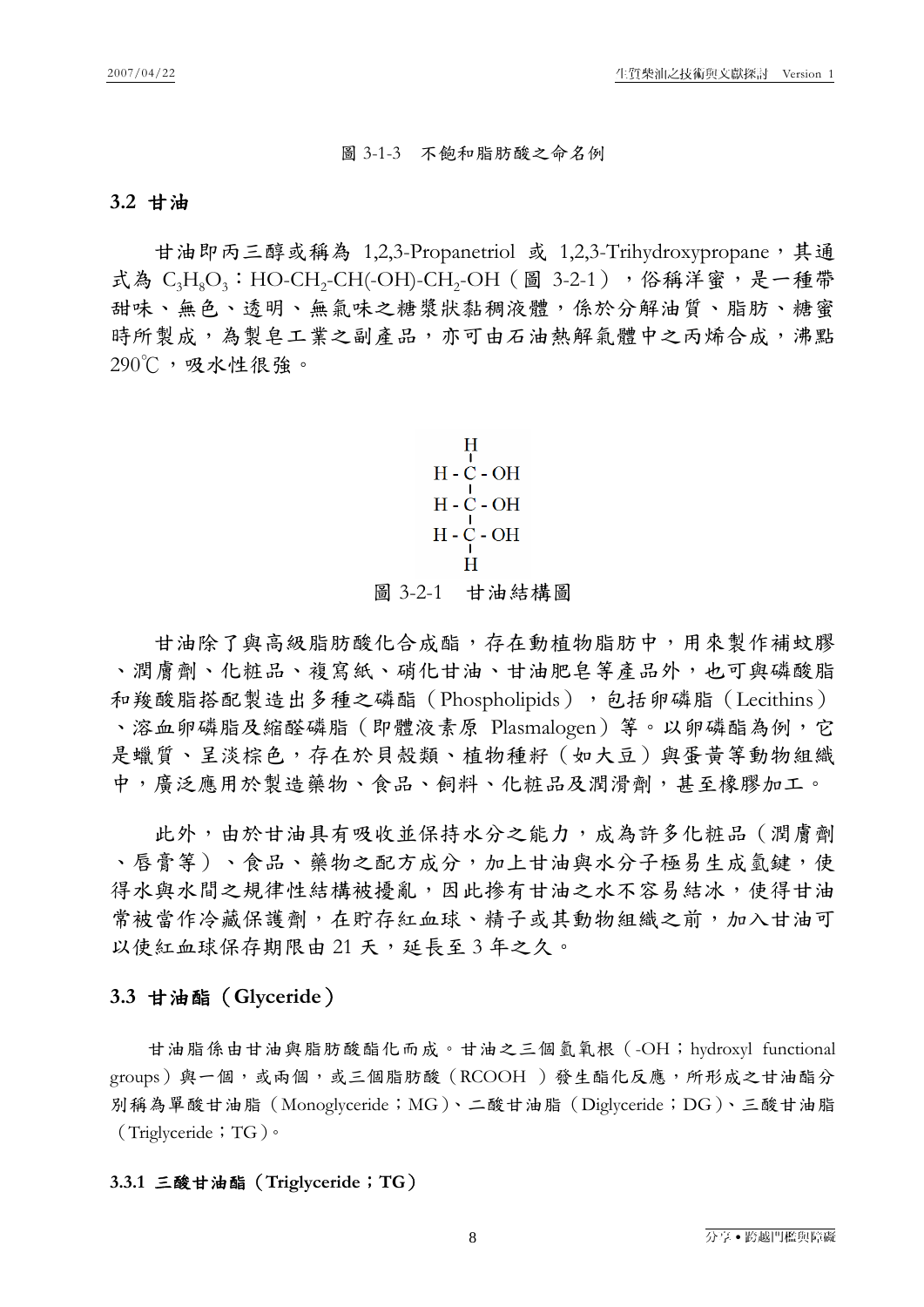甘油之三個氫氧根分別與三個脂肪酸酯化反應所形成之甘油酯,稱為三酸甘油酯; 即三酸甘油酯係由一個分子之甘油與三個分子之脂肪酸酯化反應而成,如圖 3-3-1。

| $R_1$ COOH | $H - C - OH$ |   | $R_1$ COO-C-H |                       |
|------------|--------------|---|---------------|-----------------------|
| R2COOH     | $H - C - OH$ | ⇨ | $R2$ COO-C-H  | $+$ 3H <sub>2</sub> O |
| R3COOH     | $H - C - OH$ |   | $R_3$ COO-C-H |                       |
| 脂肪酸        | 甘油           |   | 三酸甘油酯         |                       |

圖 3-3-1 甘油與脂肪酸之合成反應

三酸甘油酯之化學結構通式為 R<sub>1</sub>COOCH<sub>2</sub>-R<sub>2</sub>COOCH-R<sub>3</sub>COOCH<sub>2</sub>,其中 , R1、R2、R3 為脂肪酸之長碳鏈或氫原子 R, 三者可能都不同, 也可能都相 同,或僅有兩者相同。

以橄欖油 (Olive oil) (圖 3-3-2)與 Tristearin (圖 3-3-3)為例,前者包 含兩個油酸 (Oleic acid;C18:1)與一個棕櫚酸 (Palmitic acid;C16:0),後者 包含三個硬脂酸(Stearic acid;C18:0)。

> $CH<sub>3</sub>(CH<sub>2</sub>)<sub>7</sub>CH=CH(CH<sub>2</sub>)<sub>7</sub>COO-CH<sub>2</sub>$  $CH<sub>3</sub>(CH<sub>2</sub>)<sub>7</sub>CH=CH(CH<sub>2</sub>)<sub>7</sub>COO-CH$  $CH<sub>3</sub>(CH<sub>2</sub>)<sub>14</sub>COO-CH<sub>2</sub>$

> > 圖 3-3-2 橄欖油結構圖

 $CH<sub>3</sub>(CH<sub>2</sub>)<sub>16</sub>COO-CH<sub>2</sub>$  $CH<sub>3</sub>(CH<sub>2</sub>)<sub>16</sub>COO-CH$  $CH<sub>3</sub>(CH<sub>2</sub>)<sub>16</sub>COO-CH<sub>2</sub>$ 

圖 3-3-3 Tristearin 結構圖